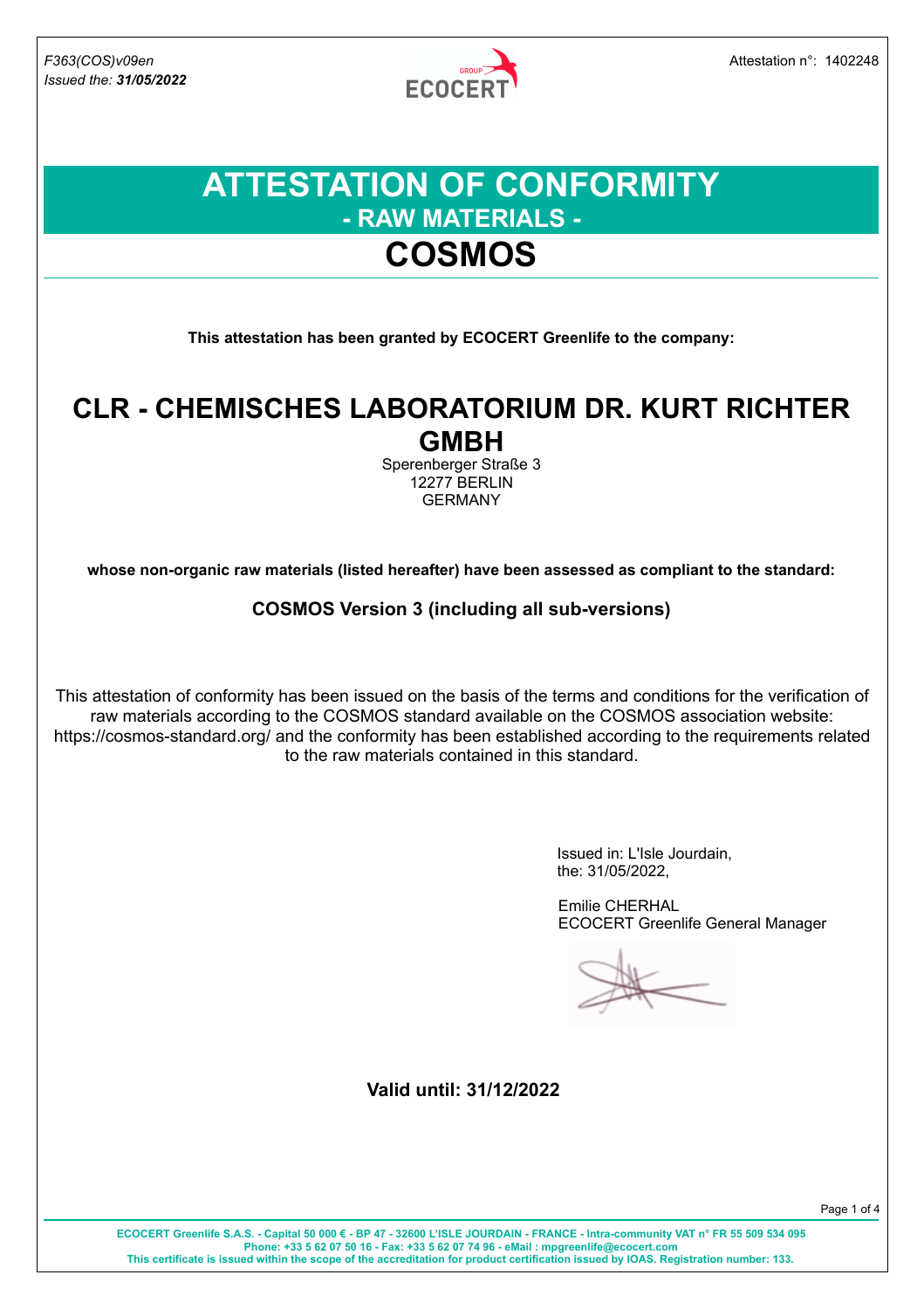

## **ATTESTATION OF CONFORMITY - COSMOS**

### List of the approved raw materials of: **CLR - CHEMISCHES LABORATORIUM DR. KURT RICHTER GMBH**

**PPAI:** Physically Processed Agro-Ingredients

**CPAI:** Chemically Processed Agro-Ingredients

**NNI:** Non Natural Ingredients (Petrochemical origin)

**PeMo:** Petrochemical Moiety

**CSPO:** Raw material proceeding from certified sustainable palm/palm kernel oil

**Without animal origin**: Raw material compliant to the complementary assessment « without animal origin » in force The asterisk \* is used to identify the commercial name of the raw materials concerned by the appendices II and/or V of the Cosmos-standard.

Unless an exception, the following references are published on the ECOCERT raw materials online database for approved raw materials available at the following link: http://ap.ecocert.com/ecoproduits.

| <b>Commercial name / INCI / Function</b>                                                                                                                                                 |       |          |          | %PPAI  %CPAI %NNI  %PeMo | <b>Restriction</b> | <b>Approved</b><br>since |
|------------------------------------------------------------------------------------------------------------------------------------------------------------------------------------------|-------|----------|----------|--------------------------|--------------------|--------------------------|
| <b>AnnonaSense CLR</b><br>Annona Cherimola Fruit Extract                                                                                                                                 | 29,83 | 2,1      | 0,3      | $\Omega$                 |                    | 01/01/2022               |
| Active for cosmetics                                                                                                                                                                     |       |          |          |                          |                    |                          |
| Arnica Oil CLR<br>Glycine Soja (Soybean) Oil (and) Arnica Montana<br>Flower Extract (and) Tocopherol<br>Active for cosmetics                                                             | 100   | 0        | $\Omega$ | $\Omega$                 |                    | 01/01/2022               |
| Calendula Oil CLR<br>Glycine Soja (Soybean) Oil (and) Calendula Officinalis<br>Flower Extract (and) Tocopherol<br>Active for cosmetics                                                   | 100   | $\Omega$ | $\Omega$ | $\Omega$                 |                    | 01/01/2022               |
| <b>Carrot Oil CLR*</b><br>Glycine Soja (Soybean) Oil (and) Daucus Carota Sativa<br>(Carrot) Root Extract (and) Beta-Carotene (and)<br>Tocopherol<br>Cosmetic Active Ingredient           | 100   | $\Omega$ | $\Omega$ | $\Omega$                 |                    | 01/01/2022               |
| Ceramide Complex CLR PE-F*<br>Water (and) Pentylene Glycol (and) Phospholipids (and)<br>Sphingolipids (and) Sodium Citrate (and) Anisic acid<br>(and) Tocopherol<br>Active for cosmetics | 1,8   | 5,47     | $\Omega$ | $\Omega$                 |                    | 31/05/2022               |

#### **Valid until: 31/12/2022**

WARNING: The sole purpose of the present attestation is to allow the raw material(s) to be used in finished products to be certified as compliant to the standard specified in the first page. In no event this attestation should constitute proof of the actual certification of the conformity of the raw material(s) to this standard. In that context, the raw material(s) listed in this attestation must not be qualified and / or marketed as «organic» raw material(s) certified in accordance with the abovementioned standard. The approval of the raw material (s) listed in the present attestation is personally addressed to the above-mentioned beneficiary. It is the beneficiary's liability to ensure that its own customers are aware of the requirements and prohibitions defined in the terms and conditions and governing any reference to and use of the approval of the raw material(s) and that they abide by it.

Page 2 of 4

**ECOCERT Greenlife S.A.S. - Capital 50 000 € - BP 47 - 32600 L'ISLE JOURDAIN - FRANCE - Intra-community VAT n° FR 55 509 534 095 Phone: +33 5 62 07 50 16 - Fax: +33 5 62 07 74 96 - eMail : mpgreenlife@ecocert.com This certificate is issued within the scope of the accreditation for product certification issued by IOAS. Registration number: 133.**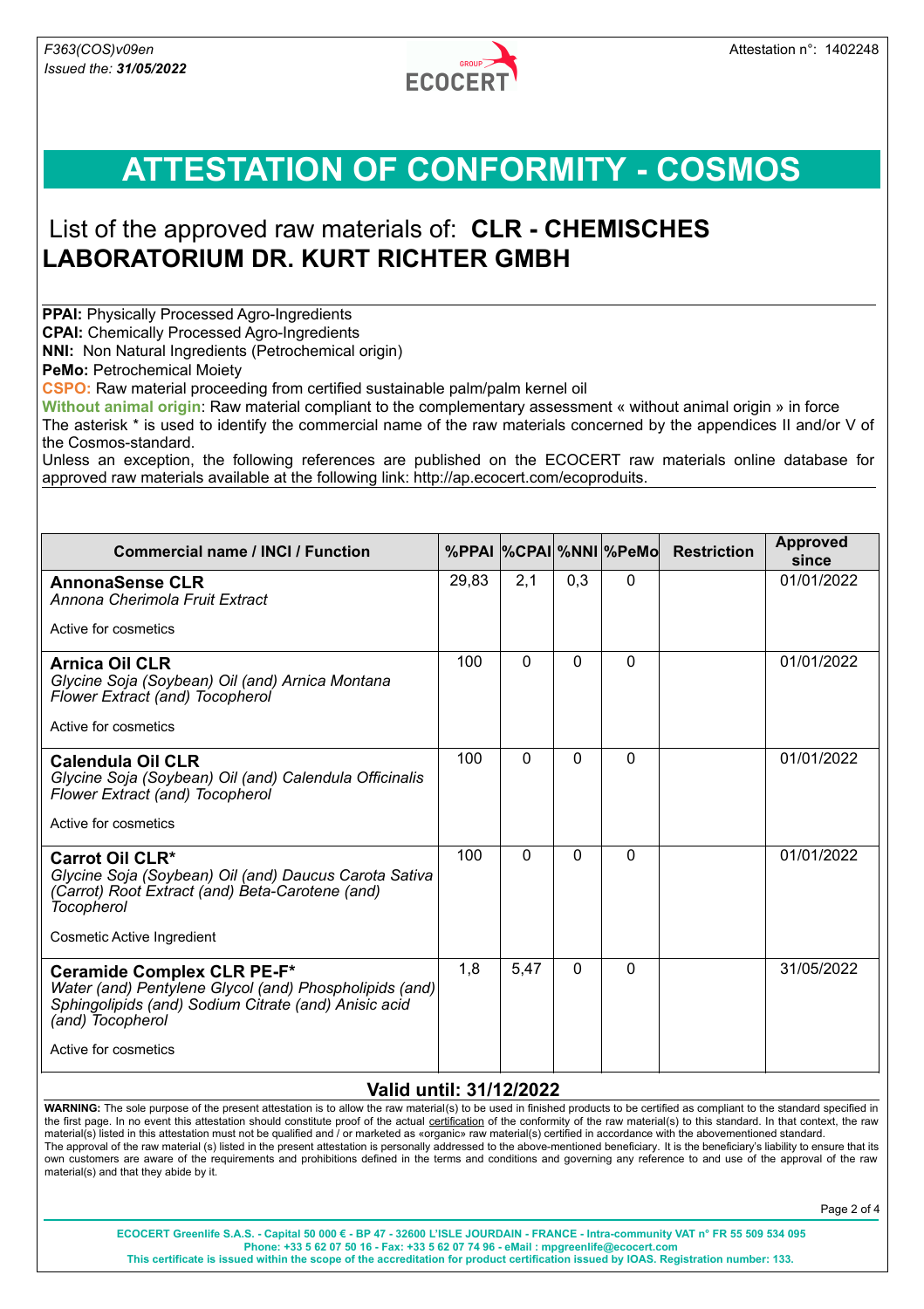

# **ATTESTATION OF CONFORMITY - COSMOS**

### List of the approved raw materials of: **CLR - CHEMISCHES LABORATORIUM DR. KURT RICHTER GMBH**

| <b>Commercial name / INCI / Function</b>                                                                                                                          |             |                |             | %PPAI %CPAI %NNI %PeMo | <b>Restriction</b> | <b>Approved</b><br>since |
|-------------------------------------------------------------------------------------------------------------------------------------------------------------------|-------------|----------------|-------------|------------------------|--------------------|--------------------------|
| <b>CutiBiome CLR</b><br>Octyldodecanol (and) Leptospermum Scoparium<br>Branch/Leaf Oil (and) Piper Nigrum Seed Extract (and)<br>Magnolia Officinalis Bark Extract | 2,25        | 97,75          | $\Omega$    | 0                      |                    | 01/01/2022               |
| Active for cosmetics                                                                                                                                              |             |                |             |                        |                    |                          |
| <b>CutiGuard CLR</b><br>Hydrolyzed Rhodophyceae Extract (and) Betaine (and)<br>Sucrose (and) Water (and) Potassium Lactate (and)<br>Lactic Acid                   | 71,63       | 20,7           | $\mathbf 0$ | 0                      |                    | 25/03/2022               |
| Active for cosmetics                                                                                                                                              |             |                |             |                        |                    |                          |
| JuvenEye CLR<br>Hieracium Pilosella (Hawkweed) Extract (and) Bellis<br>Perennis (Daisy) Flower Extract                                                            | 48,51       | 2,2            | 0,6         | $\Omega$               |                    | 01/01/2022               |
| Active for cosmetics                                                                                                                                              |             |                |             |                        |                    |                          |
| <b>MPC - Milk Peptide Complex</b><br><b>Whey Protein</b>                                                                                                          | $\mathbf 0$ | 88,5           | $\Omega$    | $\mathbf{0}$           |                    | 01/01/2022               |
| Active for cosmetics                                                                                                                                              |             |                |             |                        |                    |                          |
| <b>MultiMoist CLR</b><br>Fructooligosaccharides (and) Beta Vulgaris (Beet) Root<br>Extract (and) Water                                                            | 30          | 49             | $\Omega$    | $\mathbf 0$            |                    | 01/01/2022               |
| Active for cosmetics                                                                                                                                              |             |                |             |                        |                    |                          |
| <b>PhytoDefense CLR</b><br>Glycine Soja (Soybean) Oil (and) Dicaprylyl Ether (and)<br>Magnolia Grandiflora Bark Extract (and) Lauryl Alcohol                      | 98          | $\overline{2}$ | $\Omega$    | $\mathbf 0$            |                    | 01/01/2022               |
| Active for cosmetics                                                                                                                                              |             |                |             |                        |                    |                          |
| <b>ProRenew Complex CLR NP</b><br>Lactococcus Ferment Lysate<br>Active for cosmetics                                                                              | $\mathbf 0$ | 99,65          | $\mathbf 0$ | $\mathbf 0$            |                    | 01/01/2022               |
|                                                                                                                                                                   |             |                |             |                        |                    |                          |

#### **Valid until: 31/12/2022**

WARNING: The sole purpose of the present attestation is to allow the raw material(s) to be used in finished products to be certified as compliant to the standard specified in the first page. In no event this attestation should constitute proof of the actual certification of the conformity of the raw material(s) to this standard. In that context, the raw material(s) listed in this attestation must not be qualified and / or marketed as «organic» raw material(s) certified in accordance with the abovementioned standard. The approval of the raw material (s) listed in the present attestation is personally addressed to the above-mentioned beneficiary. It is the beneficiary's liability to ensure that its own customers are aware of the requirements and prohibitions defined in the terms and conditions and governing any reference to and use of the approval of the raw material(s) and that they abide by it.

Page 3 of 4

**ECOCERT Greenlife S.A.S. - Capital 50 000 € - BP 47 - 32600 L'ISLE JOURDAIN - FRANCE - Intra-community VAT n° FR 55 509 534 095 Phone: +33 5 62 07 50 16 - Fax: +33 5 62 07 74 96 - eMail : mpgreenlife@ecocert.com This certificate is issued within the scope of the accreditation for product certification issued by IOAS. Registration number: 133.**